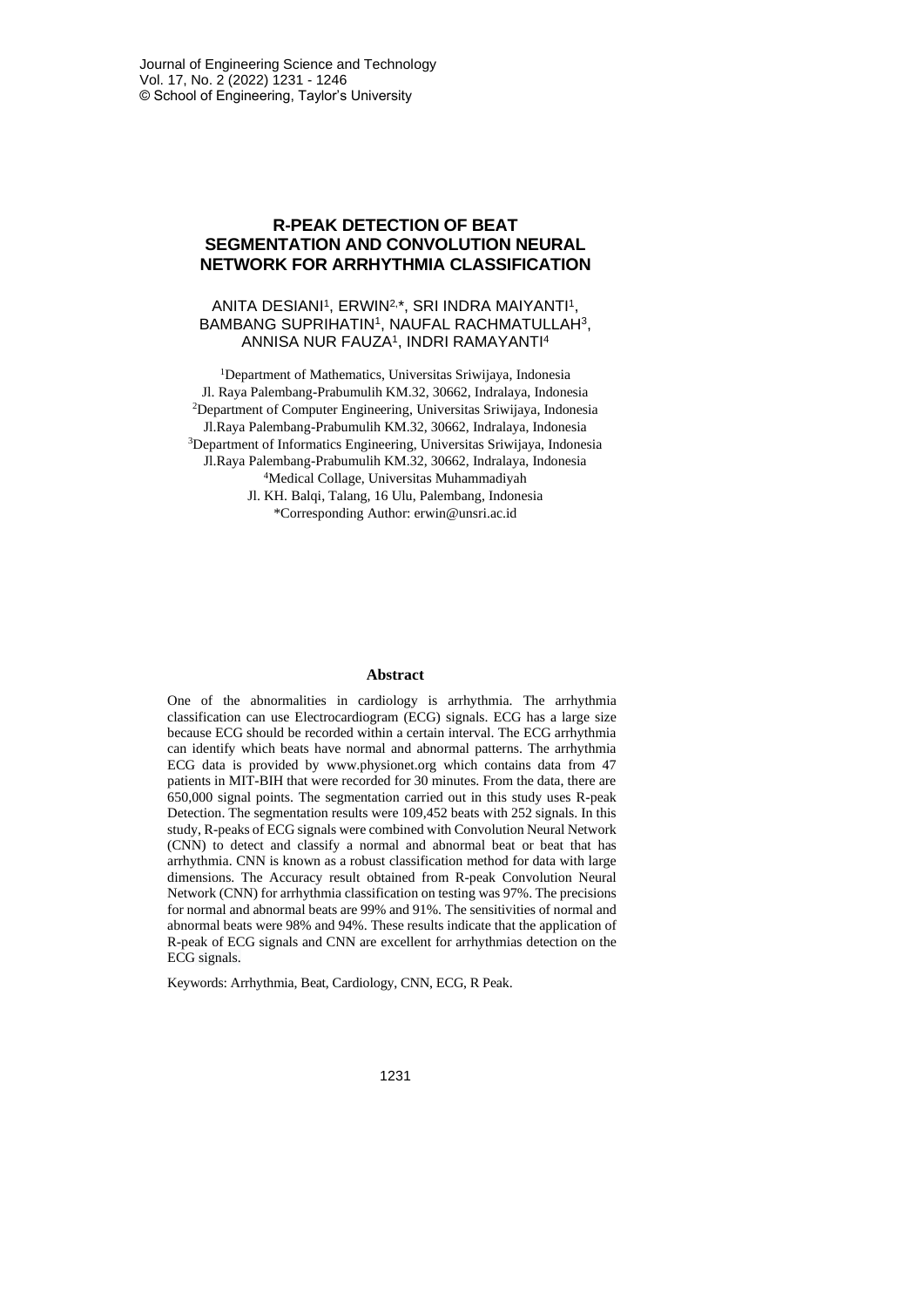#### **1. Introduction**

Heart disease is one of the number one causes of death in the world [1]. Based on data from Health Research (Riskesdas) in 2018, the rate of the disease continues to increase significantly from year to year. There are at least 15 out of 1,000 people, or around 2,784,064 people in Indonesia suffering from it [2]. The disease is divided into three classes, namely electricity (arrhythmia), blood circulation (blood vessel disorders), and structure (heart muscle disease) [3]. Arrhythmia is a condition in which the heart beats faster, slower, or becomes irregular than a normal heartbeat [4]. Electrocardiogram (ECG) is a simple test to measure and record electrical heart activity. This test is used for an electrical impulse detection machine, it is called an electrocardiograph [5]. Electrocardiogram signals (ECGs) are able to use to diagnose irregular heartbeats especially arrhythmia [6]. ECG is a signal that serves to describe the electrical activity carried out by the heart [7]. An ECG can be obtained from an ongoing heart rhythm. The rhythm consists of many beats. A Beat has a duration of 0.7 seconds with a 252-point signal on rhythm [8]. Manually printed ECG paper is used to analyse the detection of heart abnormalities in the world of health [9]. However, this method takes a long time and needs high accuracy to detect cardiac abnormalities. In addition, ECG paper can experience problems with ink evaporation, fuzzy paper, folded paper, or torn paper [10]. This can make ECG interpretation in diagnosing arrhythmia inaccurate.

MIT-BIH dataset is one of the datasets that provide ECG Arrhythmia dataset. It can be accessed on ww.physionet.org. MIT-BIH stands for Massachusetts Institute of Technology - Beth of Israel Hospital. The dataset is obtained from 47 patients in the arrhythmia Laboratory research at Beth Israel Hospital. The data contains 47 arrhythmic patient data with a signal duration of 30 minutes and 650,000 signal points. Every signal is named rhythm and contained many beats. The beat is part of a rhythm consisting of one P wave, one QRS complex with R as the highest peak, and one T wave [11]. The top point of R is the highest point of a beat in the complex QRS region. Several methods are used to detect QRS complex areas such as wavelets, Daubechies decomposition techniques, sophisticated averages, median filters, adaptive filters, and Fourier transforms [12]. The method requires a mathematical model and special programming to detect R peaks in the QRS region, so it requires a certain amount of time to segment the ECG.

According to Qin et al. [13], not all beats can be used to detect arrhythmia heart failure, but only the beat that is recorded and lies on the QRS complex curve as a meaningful beat. The important beats have a duration of about 0.7 seconds which is divided into two groups of 0.25 seconds before the R-peak point and 0.45 seconds after the R-peak point [14]. Some studies use segmentation methods to get meaningful beats in one rhythm. Banerjee et al. [15] used the Empirical Mode Decomposition (EEMD) ensemble technique in combination with a Butterworth filter and Wavelet filter to detect the meaningful beat of R peaks point. The results of the segmentation are evaluated for prediction of arrhythmic patterns by Naive Bayes with the accuracy was 85.5% and obtained the best improvement by KNN which the accuracy was up to 99.7%, but the paper does not explain the sensitivity and f1-scores for every label.

Lee et al. [16] tried Efficient Fiducial Point Detection of ECG QRS Complex using Polygonal Approximation to improve the quality of beat ECG but the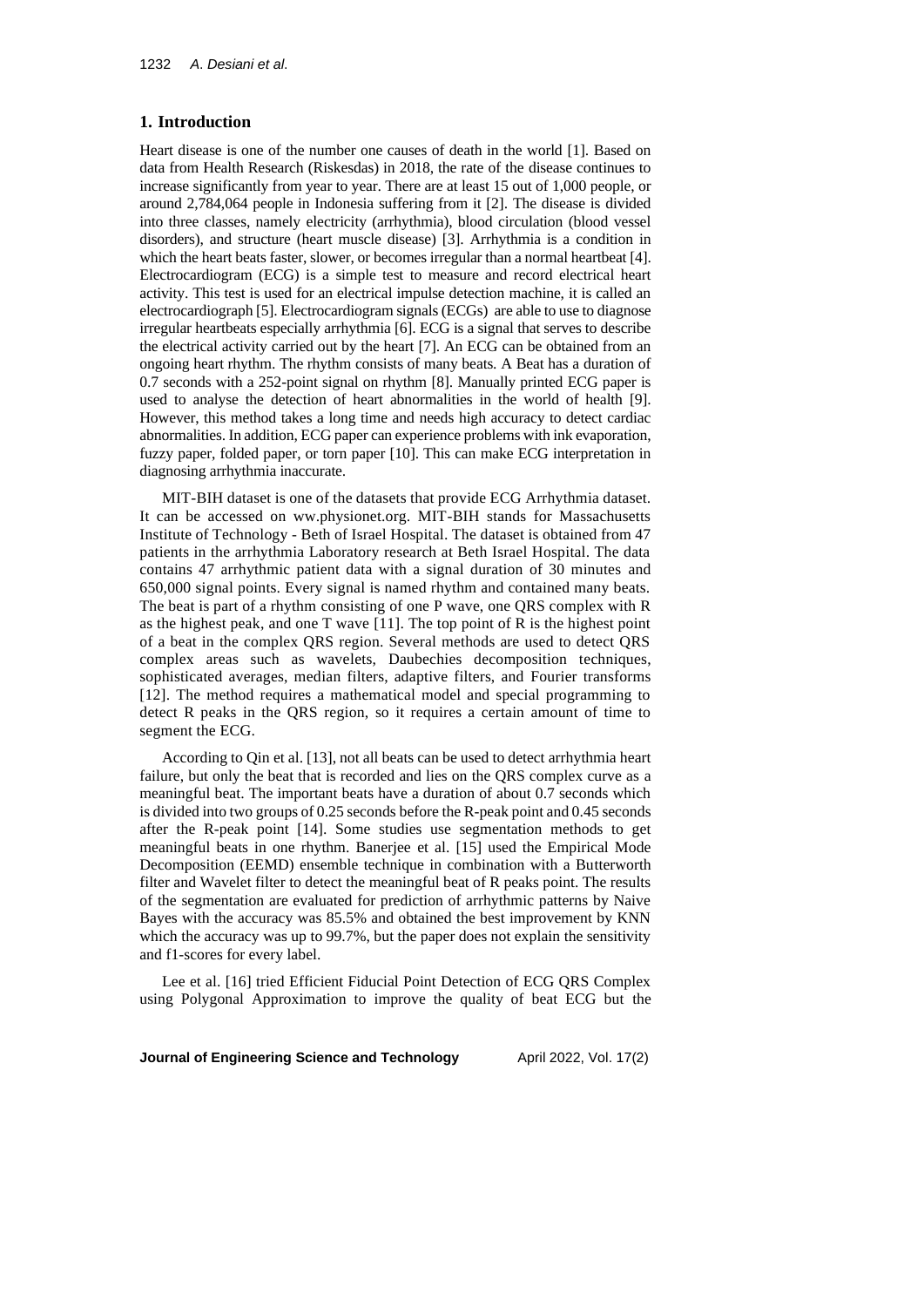technique is complicated and measured the performance by standard deviations and average scores. Banerjee and Mitra [17] have detected beat ECG based on Biometrics for Human Identification using wavelet for segmentation and discrete orthogonal Stockwell Transform (DOST) for classification. The accuracy of the study was fairly high. The previous segmentation technique was monotonous, timeconsuming, uncomfortable, requires expertise, and still needs other classification methods to recognize the pattern of data [18].

The conventional method sometimes does not always work well, takes a long time to converge, and only find minimum local solutions. This is caused by the combination of architectural parameters, the initial determination for the initial weight of each input, and bias, especially for large-sized or big data [19]. The arrhythmia signal data is a big data set because it has 650,000 signal points for one patient. Deep learning can be a solution to overcome the problem. The virtue of it is being able to analyse and learn from big data without supervision because deep learning can work in unsupervised conditions [20] and it can be used to interpret and classify the ECG signals [21, 22]. It can improve all parts of artificial intelligence (AI), from natural language processing to machine vision, face recognition, and image classification [23, 24].

CNN is one method in deep learning. CNN consists of an input layer, one or more convolution layers, one or more fully connected (FC) layers, and an output layer [25]. CNN has one or more convolution layers and a fully connected layer (FC). The input and output of each stage have several arrays which are commonly called feature maps [26]. CNN architecture consists of two parts, namely feature extraction, and classification. Convolution layers use for feature extraction and Fully Connected layers for classification which is based on features that have been trained in convolution layers.

The classification part should be defined as the activation function in the end part of the CNN architecture, for example, a Softmax function to predict output target [27]. CNN can learn and manage by itself [28]. CNN has been applied in various applications such as object recognition [29], image classification [26], and handwriting classification [30]. CNN can also be used for image classification. Identification of Heart Rhythm Devices Using Artificial Neural Networks was carried out by Howard et al. [8]. The other predominance of CNN is powerful to handle data with big dimensions (big data) like image, signal, etc because CNN has the ability to reduce the dimension of data by itself [31].

Several research have applied CNN to detect Arrhythmia. Yildirim [32] conducted a study to detect arrhythmia using the 1D-CNN deep learning method. The study only used the ECGs at the first ten seconds of rhythms for each patient with 17 class labels. The accuracy of the study is 91.33%. Zubair et al. [33] has researched automatic ECG beat classification systems using the CNN without beat segmentation. The accuracy of the study is 92.7%. Wang et al. [34] improved CNN based approach for automated heartbeat classification and got an accuracy of 99.06%, but the sensitivity and specificity did not evaluate. Acharya et al. [35] used the CNN technique to automatically detect the different ECG segments. The study applied CNN in two experiments namely with and without Noise removal. The results of the two trials did not show a significant effect, where the accuracy obtained in the test without noise removal was 93.47%, while in the test with noise removal the accuracy only increased by 0.56%.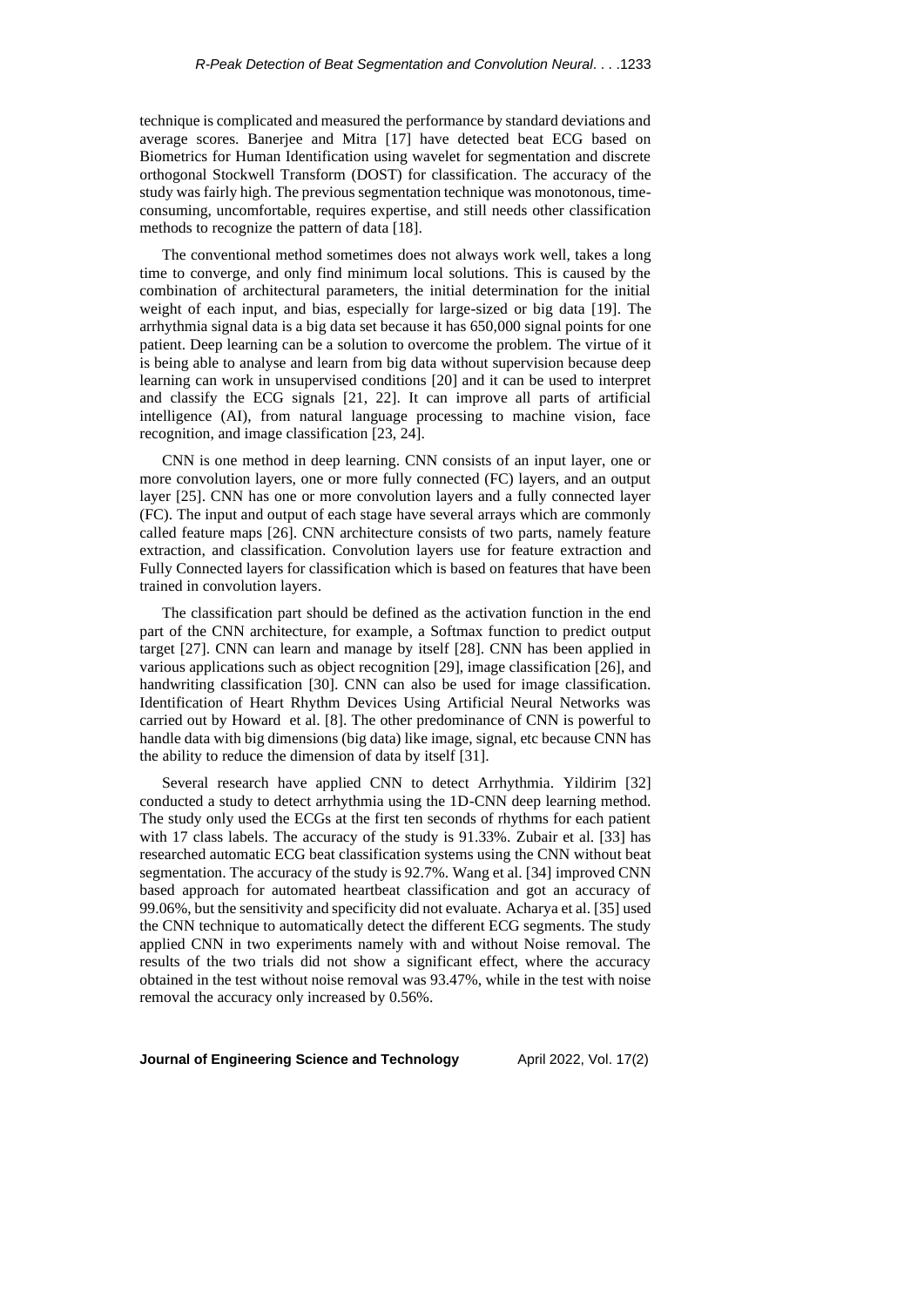In this paper, the study conducts to combine the CNN with R-peak detection to classify arrhythmia beat. The motivation for this study is to propose a combination of methods to obtain important features of the ECG and provide accurate input on the classification of beat arrhythmia. The novelty in this study is to combine segmentation techniques and classification methods using a simple technique for beat segmentation, namely R-peak detection, but it can produce good input for the classification process using deep learning techniques, namely Convolution Neural Network (CNN). The contribution of this study is it can be an alternative method where the CNN method is not simple because it is based on deep learning combined with a simple beat segmentation method, namely R-peak detection so that the segmentation process does not add complexity for CNN training.

R-peak detection is used to obtain signals that are meaningful or that are the most important feature in recognizing or classifying beat arrhythmia beat so that signals that are not important or have no meaning in the beat arrhythmia beat are discarded and do not need to be trained by CNN. The findings obtained robust results for the classification of normal and abnormal R-peak detection with high accuracy, f1 score, and sensitivity. The proposed method is limited to detecting the R point of the ECG signal as input for classification using the CNN architecture. The CNN architecture for the study was implemented using a network architecture with 3 convolution layers and 2 FC layers.

The structure of the paper is organized as follows: Section 2 presents the proposed method, which includes collecting data, R-Peak detection for beat segmentation, build the CNN architecture, and evaluation. Section 3 describes the results and analysis. Section 4 concludes the paper.

## **2. Experimental Method**

#### **2.1. Collecting data**

The data are taken from the dataset of Beth Israel Hospital (MIT-BIH) from the Massachusetts Institute of Technology. In this study, data were used from 47 patients with arrhythmias. Each patient has a signal duration of 30 minutes and a signal point of 650,000. Each R-peak has an annotation or non-annotation symbol. The channel used is the MLII electrode channel (modified lead II).

### **2.2. R-Peak detection for beat segmentation**

The ECG consists of signals that describe the electrical activity carried out by the heart that is named rhythm. Every rhythm contains some beats. Every single beat has a P wave, a QRS complex with R as the highest peak and a T wave.

Based on Fig. 1, the meaningful beat has a time duration of 0.7 seconds where  $T_1$  has a duration of 0.25 seconds before the R point and  $T_2$  is 0.45 seconds after peak R [13]. Pre-processing data is the process to prepare data before the data is used in classification.

Beats and labels are got from the process segmentation by finding the starting point and endpoint of the beat by using Eqs. (1) and (2) [36].

| $s = R - A_1$ with $s \geq 0$ |  |  |
|-------------------------------|--|--|
|-------------------------------|--|--|

 $f = R + A_2$  with  $f < n$  (2)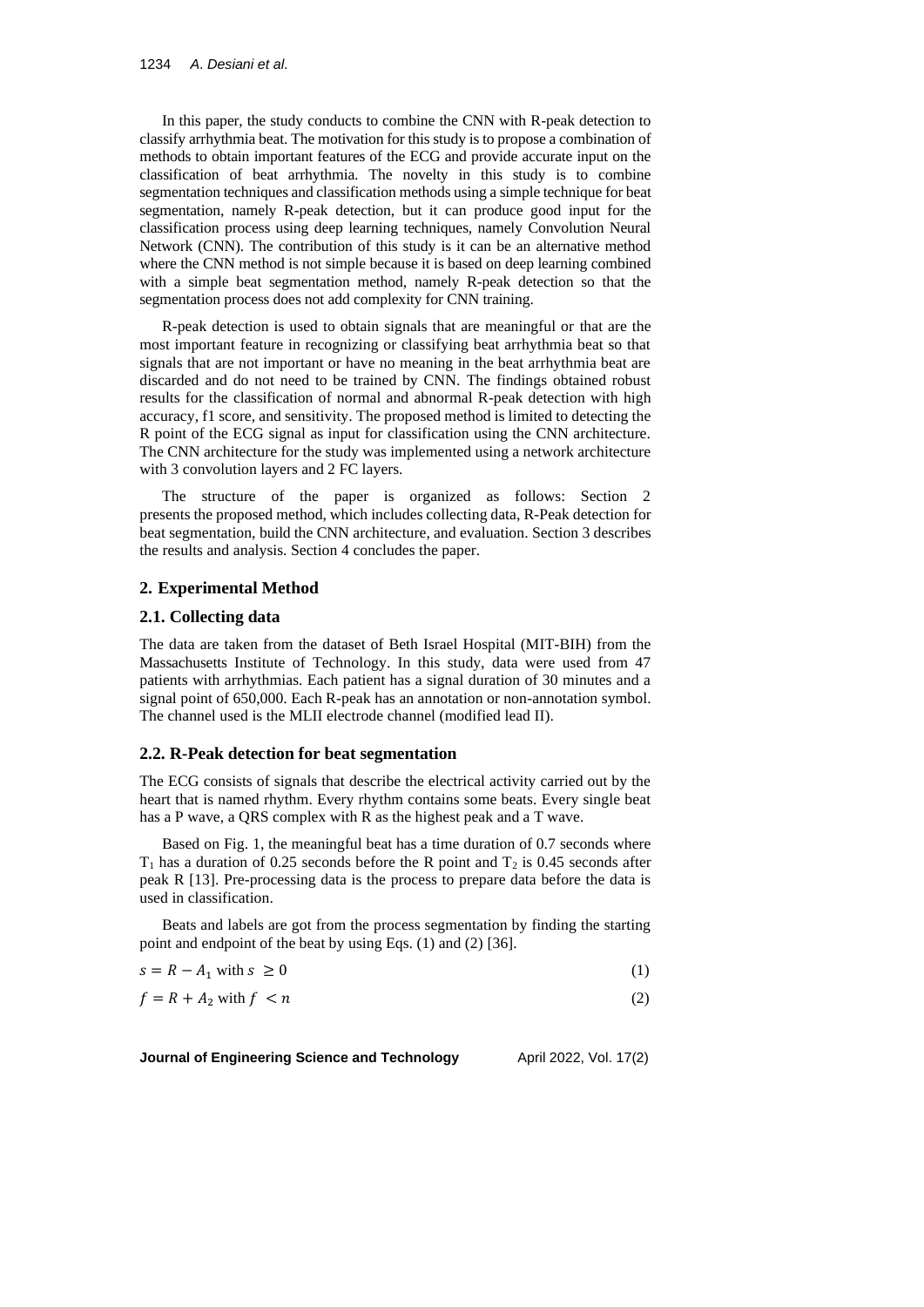where  $A_1$  is signal points on  $T_1$  time (before R point) and  $A_2$  is signal points on *T*<sup>2</sup> time (after R point), *s* and *f* are the starting and ending points for 1 beat, *R* as the highest peak point of each ECG signal, and *n* as the signal point length of 650,000.



**Fig. 1. The duration of the meaning signals on ECG according to the QRS complex [13].**

### **2.3. Build the CNN architecture**

The signal obtained from the detection of point R will be used as input for classification using the CNN architecture. The CNN architecture for the study was implemented using a network architecture with 3 convolution layers and 2 FC layers. In the model, it needs to initialize the initial kernel value  $(k_{p,q}^l)$  at the convolution layer, the weight  $(w_{i,j})$  on the FC layer with a random value, and bias with the initial value 0. It determines the number of filters for each convolution layer and the number of neurons for the layer FC. The convolution process is carried out in following with the number of filters in the convolution layer according to Eq. (3) [37]. The activation function used in this process is the ReLU activation function. The ReLU function has been used in hidden layers because the ReLU is a simple calculation. Process back and forth via ReLU only uses if condition, No exponential, multiplication, or division operations [38]. The advantages of ReLU will emerge when dealing with networks that have a large number of neurons. These reasons can significantly reduce training and testing time suitable on hidden layers [39, 40].

$$
C_p^l = \sigma \left( \sum_{m=1}^M l_{i+m-1}^{0j} k_{p,q}^l + b_p^l \right) \tag{3}
$$

whit  $C_p^l$  is the *feature map* for next p value at the *l* layer, p as filter amount, M as the size of the kernel,  $\sigma$  is activation function, *l* as input,  $k_{p,q}^l$  are the kernel for *l* layer in the feature map now (p) and next (q),  $b_p^l$  is the p-th feature map bias in the *l*-layer. If the CNN layer structure used is no longer a convolution layer after the convolution layer, then the next stage is the same as the previous stage, which is to carry out the re-convolution process [40]. The feature map obtained from the last convolution layer is the feature map that will be used at the FC layer as a feature for classification as a matrix [29]. The feature map in the form of a matrix will be combined into one column vector according to Eq. (4).

$$
f = \text{Con}(C_p^1); p = 1, 2, 3, ... \tag{4}
$$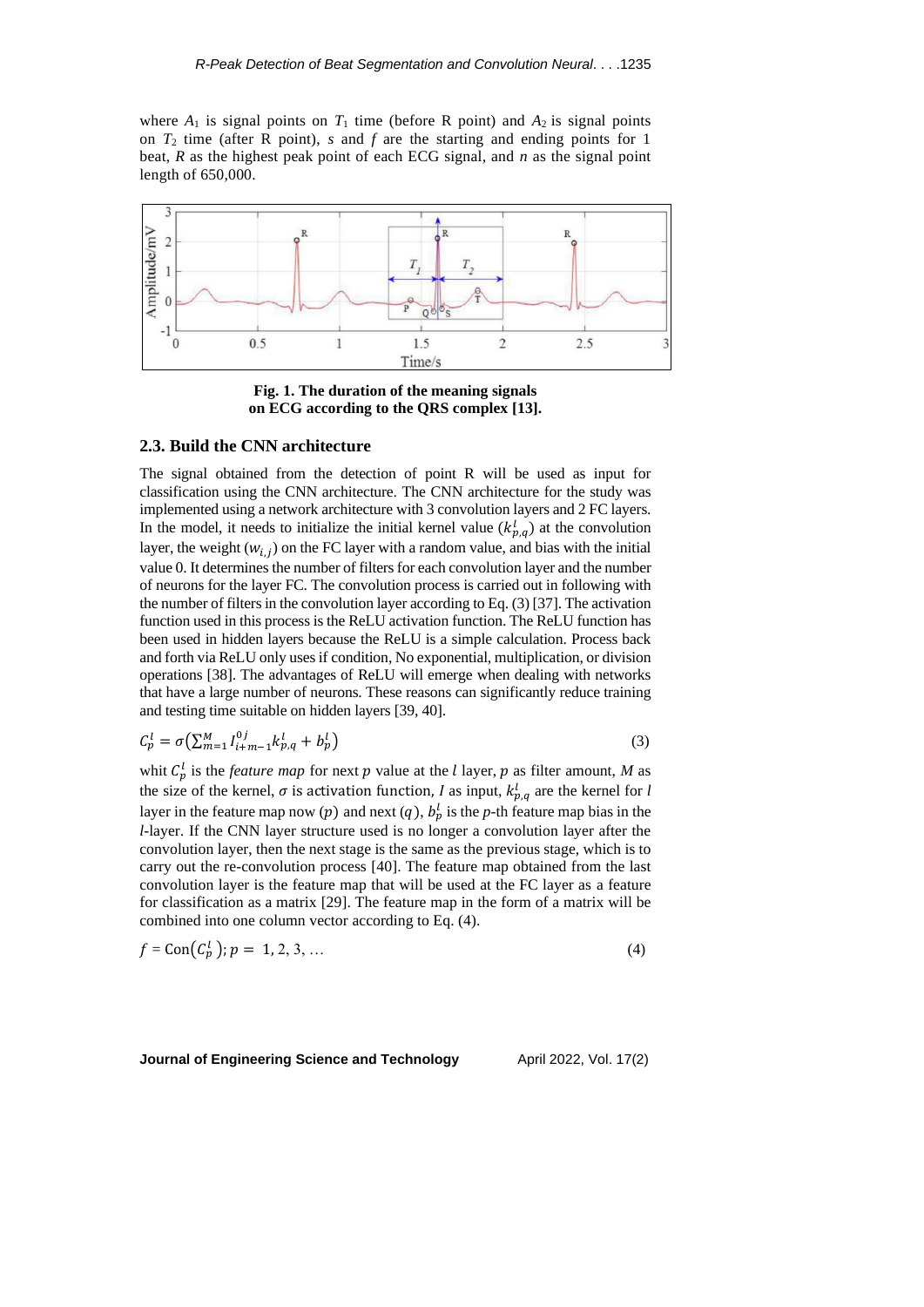where  $f$  is the merged feature map from concatenation operation of feature maps,  $C_p^l$  is the p feature map in the *l* layer. Next, the process is to calculate the features that enter the FC layer using Eq. (5) [41].

$$
y_i = \sigma \left( \sum_{j=1}^n w_{i,j} f_j + b_i \right) \tag{5}
$$

with  $y_i$  is the result *fully connected i* layer,  $w_{i,j}$  is the weight from *j* neuron to *I* neuron,  $f_j$  is *j* input,  $b_i$  is *I* biased. In the end, the Softmax function gives decimal possibilities to each class in plural class problems. The total decimal probability must be 1.0. This additional limitation helps to convert training faster than it should [30]. The softmax function is the following Eq. (6) [42].

$$
f_i(z) = \frac{e^{z_i}}{\sum_{j=1}^k e^{z_j}}, \text{ with } i = 1, 2, ..., k
$$
 (6)

where  $f_i$  is the result of the function for each  $i$ -i index and z is the prediction label given by the CNN architecture. The R-peak detection and CNN architecture used for the arrhythmia beat classification. It is shown in Fig. 2.



**Fig. 2. The R-peak detection and CNN network architecture on ECG signals for MIT-BIH arrhythmia dataset.**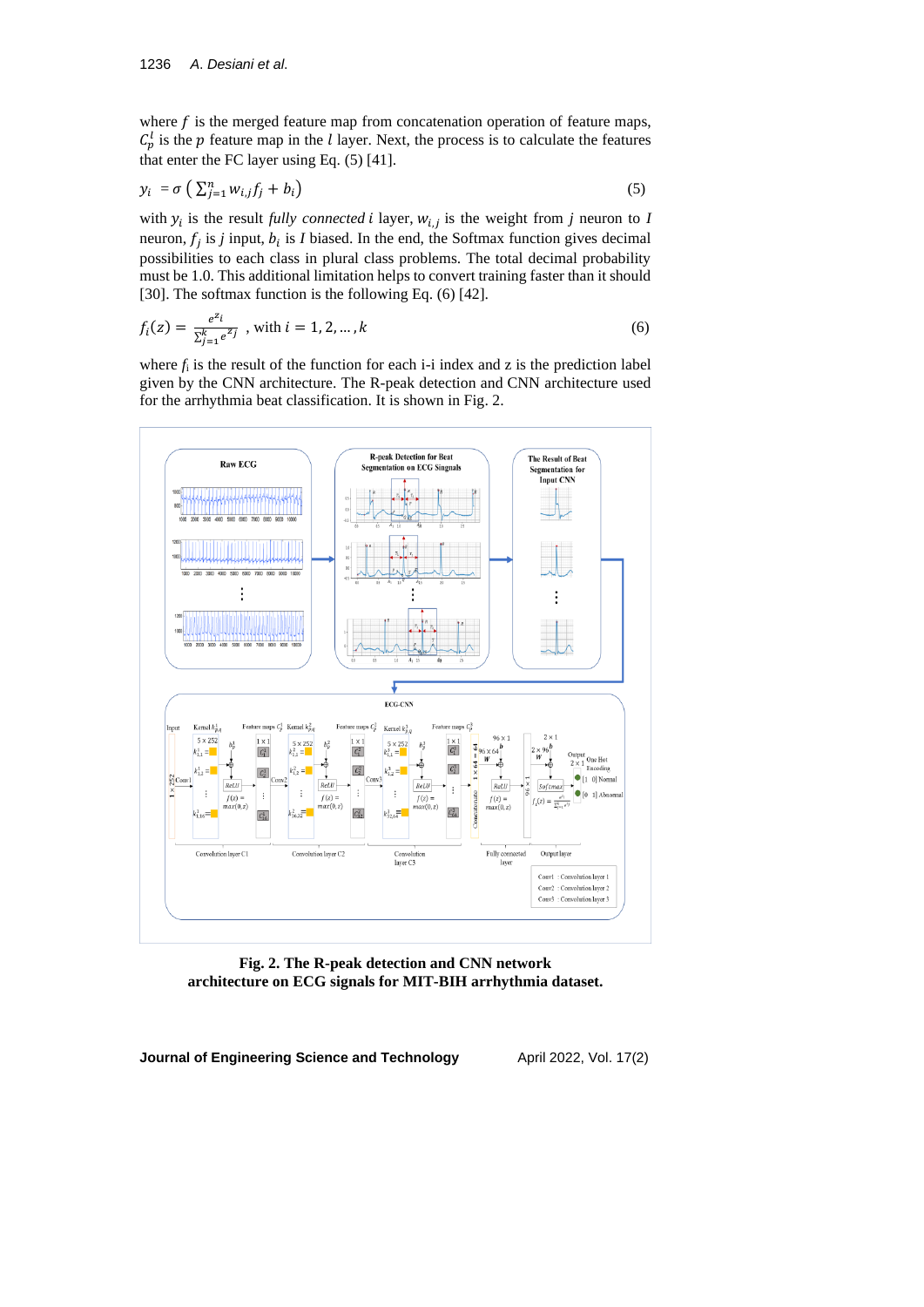In Fig. 2, the R-peak detection results to obtain beat arrhythmias on the ECG signal are combined with CNN Architecture for classification. The R-peak detection technique is used at the pre-processing stage to obtain important features of the ECG signal, which then the results will be processed into the CNN architecture to classify which signals are normal and which signals are not normal. The CNN architecture had 1 input layer, 3 convolution layers, 2 fully connected layers, and 1 output layer. The first step was initialization of the initial value of the kernel  $(k_{p,q}^l)$  up to 5, weight  $(w_{i,j})$ , bias  $(b_p^l)$  with the random value. The padding was 2 and the stride was 1.

#### **2.4. Evaluation**

According to Li et al. [26] determining the performance of the classification results can be seen from the performance measurement parameters namely the level of accuracy, sensitivity, and F1 score. The confusion matrix is used to calculate these factors. If the dataset consists of only two classes, then one class is considered a positive class and the other is a negative class. To calculate the accuracy, sensitivity, and F1 score are used Eqs. (7), (8), and (9) with TP as True Positive, TN as True Negative, FN as False Negative, and FP as False Positive, as follows:

$$
Accuracy = \frac{T^{P+TN}}{T^{P+FN+FP+TN}} \times 100\% \tag{7}
$$

$$
F1 \, score = \frac{TP}{TP+FP} \times 100\,\%
$$
\n
$$
\tag{8}
$$

$$
Sensitivity = \frac{TP}{TP+FN} \times 100\% \tag{9}
$$

### **3. Results and Analysis**

**The** 

The dataset used is the ECG dataset downloaded from the MIT-BIH Arrhythmia Dataset on the page www.physionet.org. This dataset provides 47 arrhythmic patient data that consists of 23 series '100' and 25 series '200'. Each patient has a signal duration of 30 minutes and a signal point of 650,000. Each R peak has a symbol in the form of an annotation or non-annotation beat. The channel used is the MLII electrode channel (limb modification II). The amplitude point contained the arrhythmia patient for 30 minutes with several signal points of 650,000 (frequency 360 Hz). R-peak point is the location of point R on the ECG signal point. Each patient has a different number of R-peak points and R locations. Point R is used to determine the meaningful beat. R points for the 100<sup>th</sup> patients and the 101<sup>st</sup> patients are shown in Table 1.

**Table 1. R-peak points location on ECG signal for the 100th and 101st arrhythmia patient.**

| patient<br>number | Point R                           |     | $1 \quad 2$ | 3   | $\boldsymbol{4}$ | $\cdots$ | 2271   | 2272   | 2273   | 2274   |
|-------------------|-----------------------------------|-----|-------------|-----|------------------|----------|--------|--------|--------|--------|
| 100               | The<br>location of<br>the point R | 18. | 77          | 370 | 662              | $\cdots$ | 649232 | 649484 | 649734 | 649991 |
| 101               | The<br>location of<br>the point R |     | 83          | 396 | 711              | $\ldots$ | 648647 | 649004 | 649372 | 649751 |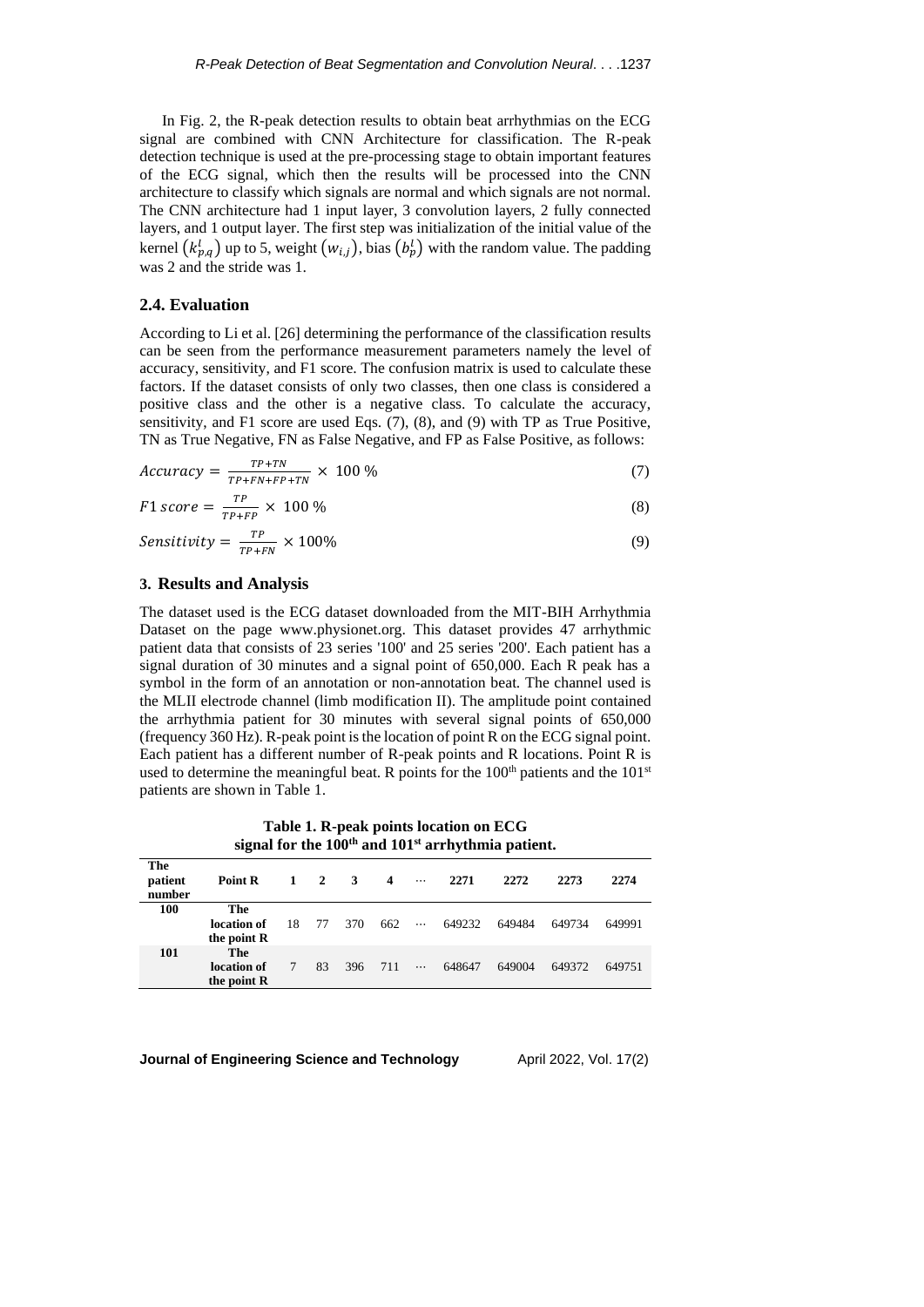The  $100<sup>th</sup>$  Patient has 2274 R-peak points, which means the  $100<sup>th</sup>$  patient has 2274 meaningful beats. The 101<sup>st</sup> patient has 1874 R-peaks points, and it means the patient has 1874 meaningful beat. The Symbols for every beat can be in the form of Normal beat (N) and abnormal beat.

#### **3.1. Beat segmentation**

The Beat segmentation in the study used R-peak detection. It finds the starting point (*s*) and endpoint (*f*) beat with point *R* using Eqs. (1) and (2). The data on the  $100<sup>th</sup>$ patient to find the starting point and endpoint are shown in Table 2.

Table 2 shows that patient 100 for beats numbers 1 and 2 did not qualify because  $s \le 0$  and beat number 2274 did not meet the requirement because  $f \le 650,000$  so the total beats in patient number 100 were 2271.

**Table 2. The starting and the ending point of Rpeak point location on ECG signal of the 100th patient.**

| No.   | <b>Point R</b> | <b>Endpoint</b> |
|-------|----------------|-----------------|
| ı.    | 18             | 180             |
| 2.    | 77             | 239             |
| ፡     |                |                 |
| 2273. | 649 734        | 649 869         |
| 2274. | 649 991        | 650 153         |

The same method will be performed for all patient data at MIT-BIH arrhythmia so that the total number of beat data for all arrhythmia patients after beat segmentation was 112,563 beats (Table 3).

Beats (on Table 3) of all patients who have been obtained are recorded the electrical amplitude and transformed in the form of a matrix so that it becomes X (input). The variable X was the matrix 112,562×252. Each beat was labelled with annotated beats and is transformed into a matrix using Eq. (3) so that it is obtained as y (label). The variable y is the size matrix 112,563×1. Variable X with the non-annotation beat label is deleted because it does not have a meaningful label, so the *X* variable used is a matrix of  $109,452\times252$  where  $109,452$  is the total number of all beats and  $252$  is the signal length for one beat. The variable *y* is a matrix of 109,452×1 with a total number of all beats and 1 is the length of the label for each beat. Labels consisting of 15 beat annotations will be grouped into 2 major classes, namely normal and abnormal beat as shown in Table 4. The variable *y* in CNN must be in the form of one-hot encoding. The form is shown in Table 4. After being changed in the form of one-hot encoding, the size of the *y* variable has been changed in the form of a matrix with a size 109,452×2.

| Table 3. The number of beats on ECG signals for    |  |
|----------------------------------------------------|--|
| arrhythmia patients in MIT-BIH arrhythmia dataset. |  |

| <b>Patient number</b>                | <b>Number of Patient Beats</b> |
|--------------------------------------|--------------------------------|
| 100                                  | 22.71                          |
| 101                                  | 1872                           |
|                                      |                                |
| 234                                  | 2763                           |
| <b>Total Number of Patient Beats</b> | 112.563                        |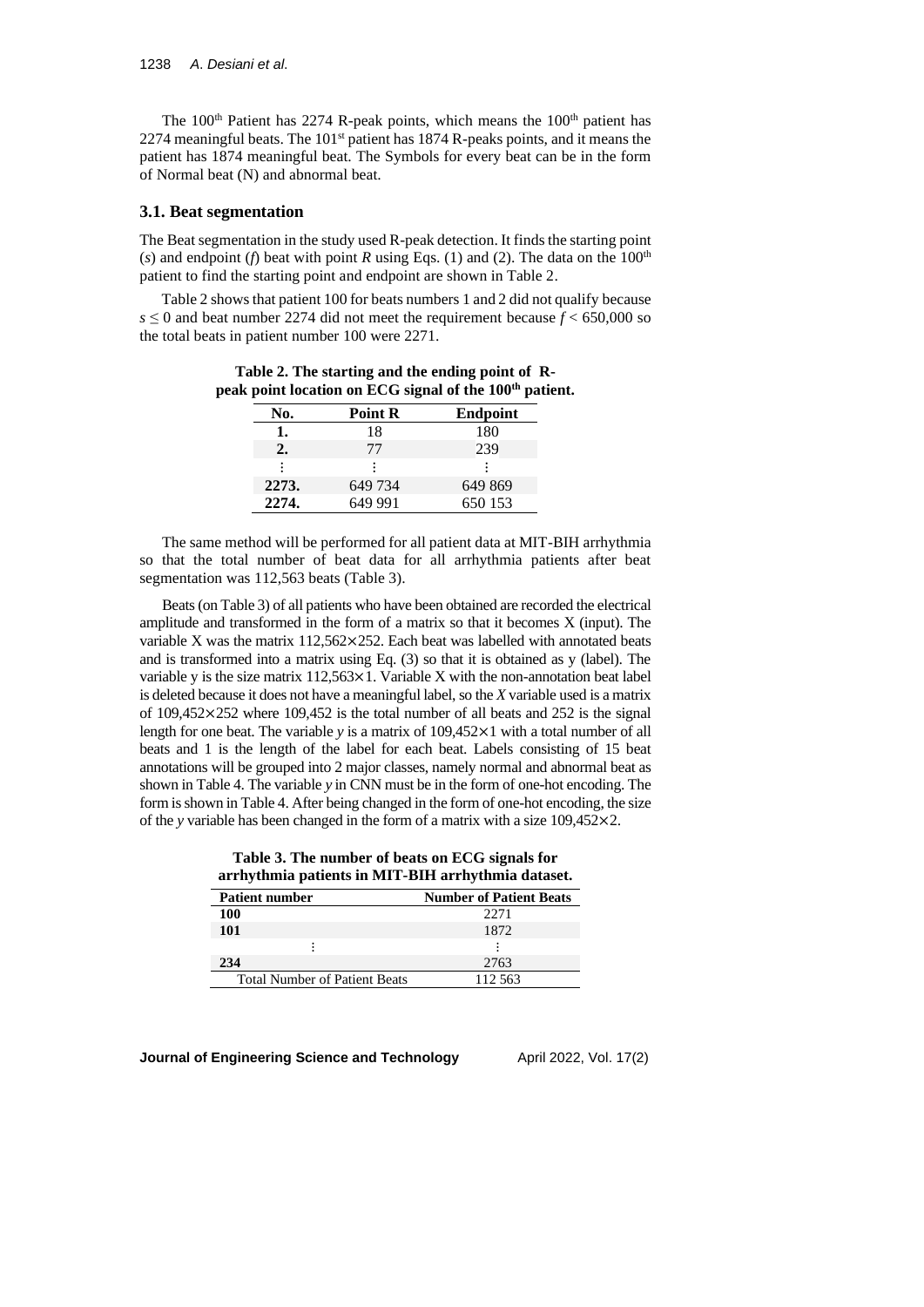**Table 4. One-hot-encoding for the labels and the classes of normal and abnormal arrhythmia beats on ECG signals.**

| Label                                          | <b>Class</b> | <b>One-hot Encoding</b> |
|------------------------------------------------|--------------|-------------------------|
| N, L, R, e, j                                  | Normal       | 11 OI                   |
| $\lambda$ , A, E, F, J, Q, S, V, a, f Abnormal |              |                         |

#### **3.2. Build of CNN model**

On the step, the CNN process work based on Fig. 2. In the first convolution layer, there were 16 filters, and the size of the kernel was 5×252. The convolution results were added to the bias and entered into the Relu activation function, so it produced a feature map  $C_1^1$  through  $C_{16}^1$ . Furthermore, the second and the third convolution processes followed in the same way but with different filters, namely 32 and 64. After producing the feature maps  $C_1^3$  to  $C_{64}^3$ , the concatenation operation was performed to produce a matrix in one dimension that is used as a fully connected layer input. After that, the fully connected layers would process using the Relu activation function and 96 neurons. The last process should calculate the output layer by using a "softmax" activation function and it produced an output measuring 2x1. The Relu function is important because it is simple and does not need much time even it has large neurons without making a significant difference to the accuracy. The Softmax Activation was applied on the output layer because it allowed the CNN to run a multi-class function. The Softmax was used to map the non-normalized output of a network to a probability distribution over predicted output classes [42].

The number of filters and the number of biases used for the first, second, and third convolution layers were 16, 32, and 64. The use of filters on the CNN architecture 16,32,64 is based on references to several studies such as that conducted by Li et al. [43] by adding 32 filters in the next layer and Hsieh and Shao [44] increasing the filter size by multiplying by 2 for each convolutional layer. The neurons used for the first and second FC layers were 96 and 2. The second step was to calculate the size of the feature map. The resulting output feature map size was a matrix 1×1. Each input, kernel, padding, and stride would affect the size of the resulting feature map. The third step was performed the convolution process following the filter in the convolution layer. The convolution layer consisted of 3 layers with 16, 32, and 64 consecutive filters, respectively. The convolution process was carried out with Eq. (3).

On the architecture, the convolution process to get the value  $C_1^1$  was to carry out a convolution operation between input (*X*) (using padding the same size as the kernel) and kernel  $(k_{1,1}^1)$  which produced one value, then the value is added to the bias  $(b_1^1)$  to produce a new value, after that the value was substituted into the ReLU =  $max(0, z)$  activation function. The calculation result of the activation function was the result of the convolution process for  $C_1^1$ . The same way was done for the calculation of the values  $C_2^1$  to  $C_1^{16}$ .

For example, a simple calculation in the convolution process, for example, input by taking the first 5 beats from I, namely:  $input(I) = [-0.45 \cdot -0.55 \cdot -0.50 \cdot 0.1$ 0.04], the kernel given to the first layer is  $k_{1,1}^1 = [1 \ 0 \ 0]$ , bias  $b_1^1 = 0.2$ , the activation function used is ReLU ( $\sigma$ ) =  $max(0, z)$ , stride = 1 and padding = 1, then the calculations for the feature map  $C_1^1$  are illustrated in Fig. 3.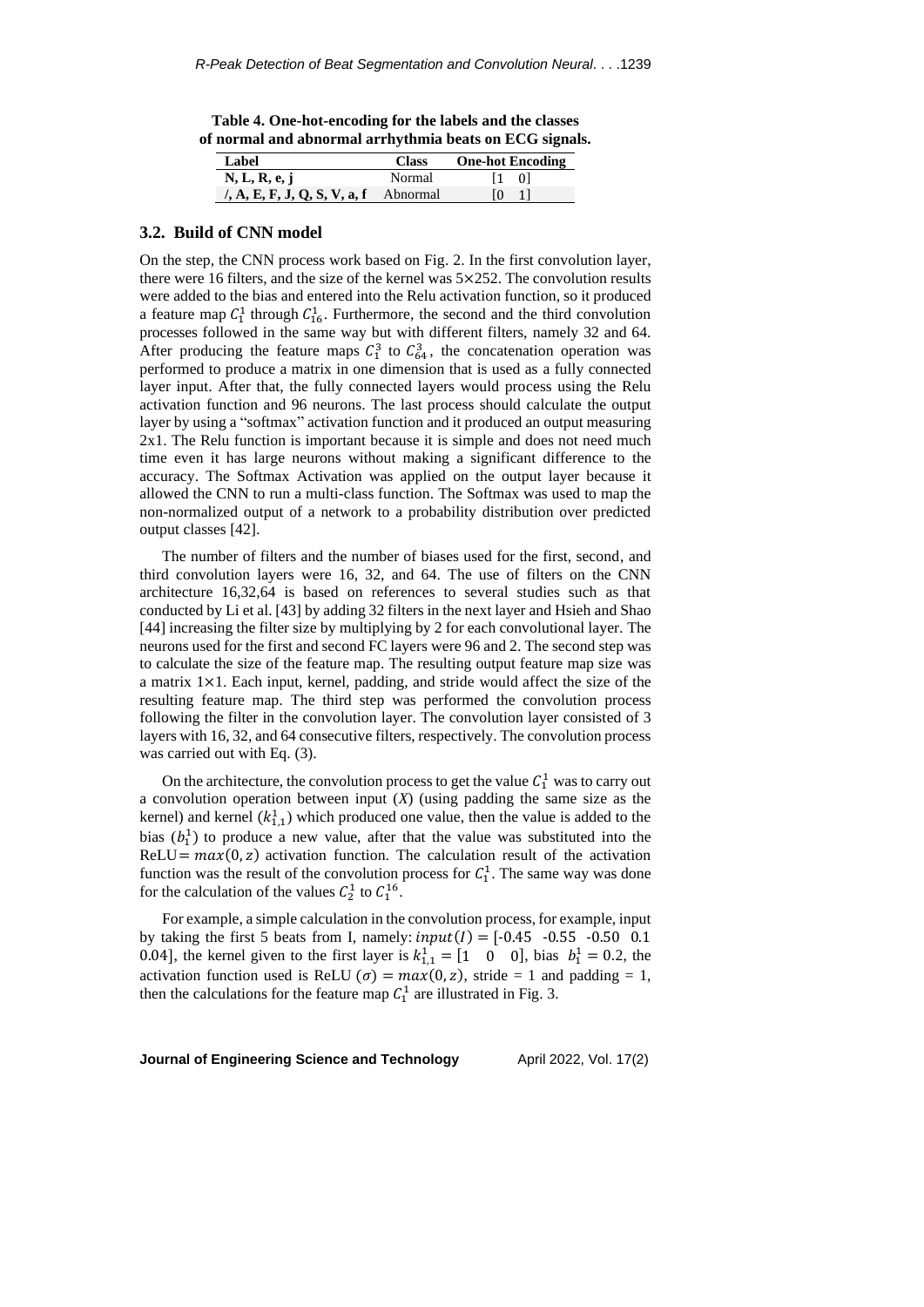Illustration of the results of Fig. 3, the results obtained from the convolution process  $C_1^1 = 0$  means that the value of the feature map on the first layer of the 1<sup>st</sup> filter is 0. The same way beat ECG performed on the data for each layer of convolution. In Fig 3, it shows that the use of the ReLU activation function in the hidden layer can reduce the complexity of time and calculations for each convolutional operation.



### **Fig 3. Illustration of the convolution process in the first layer and the first feature map with ReLU function.**

The feature map obtained from the last convolution layer was the feature map that would be used at the FC layer as a feature to classify. The feature map in the form of a matrix would be combined into one column vector (concatenation) according to Eq. (4). Furthermore, the process at the FC layer was carried out by calculating using Eq. (5). The first FC layer uses 96×64 weight and 96×1 for bias  $z_j$  to produce output 96×1.

# **3.3. Evaluation results**

The dataset used was divided into training data and test data using percentages split. The percentage distribution used was 33% which means 33% of data was taken as testing data, and 67% of data was taken as training data. The training data used in CNN modelling was 73,330 and the testing data used was 36,120. From the confusion matrix, True Positive (TP) was the amount of data included in the classification label that successfully predicted in Normal labels class as much as 29,303. False Negative (FN) was the amount of data included in the classification of the normal labels, but it was predicted Abnormal labels as many as 606.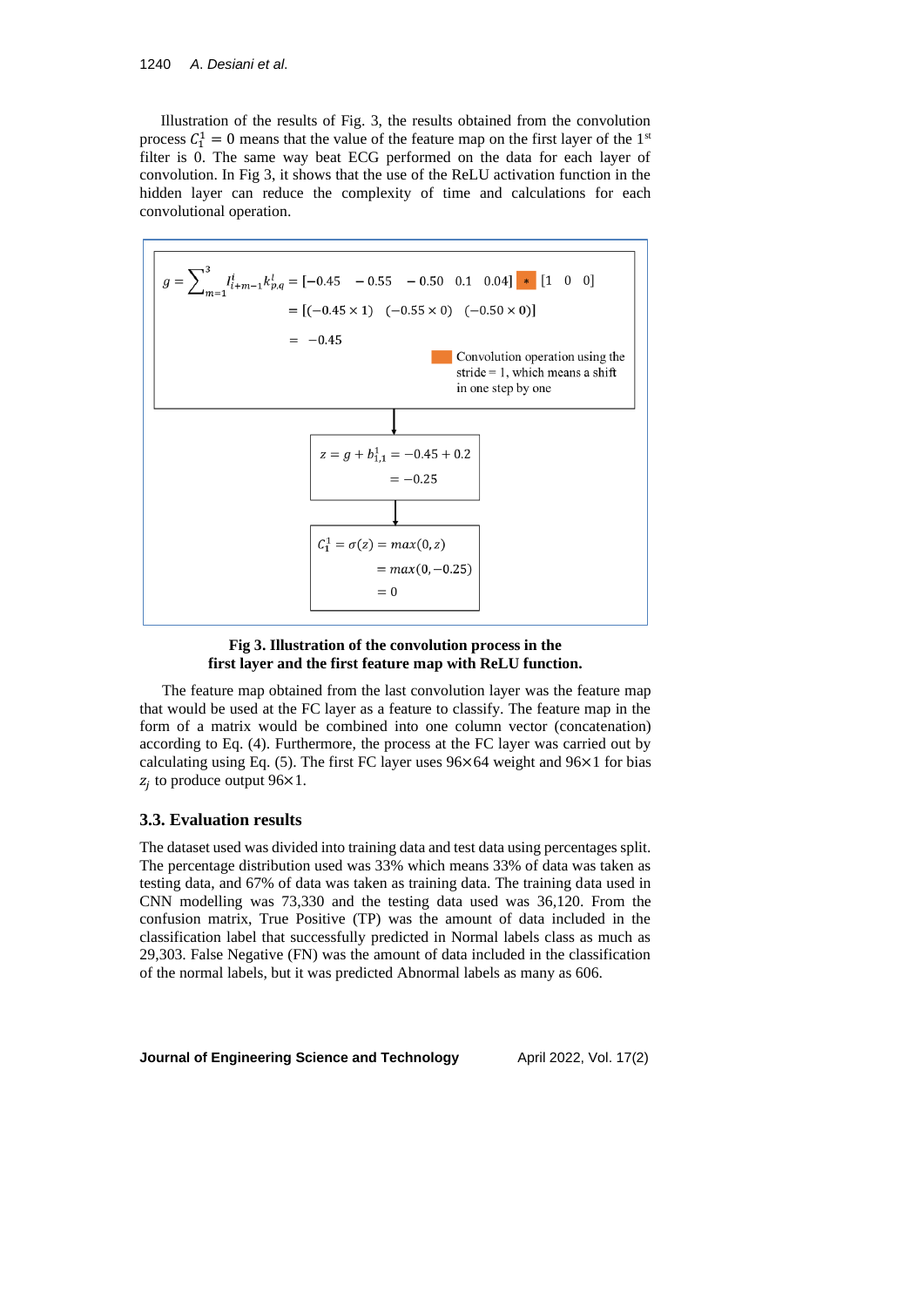False Positive (FP) is the amount of data included in the abnormal label, but it was predicted as normal labels as many as 388. False Negatives (FN) is the amount of data included in abnormal labels and it was successfully predicted as abnormal labels as many as 5,823. From confusion matrix of the training, it could be calculated for accuracy, F1 score, and sensitivity. The accuracy was 98%. It means that the accuracy was excellent. The F1 score of Normal labels and abnormal labels were 99% and 91%. The sensitivity of normal labels and abnormal labels 98% and 94%. To see the performance advantages of the models that have been built, the results of accuracy, F1 score, and sensitivity will be compared with previous studies. It was shown in Table 5.

Table 5 was related to some research on arrhythmia using different methods. The study by Isin and Ozdalili [45] was obtained a very high accuracy but the F1 score, and the sensitivity were not displayed. The study by Raj et al. [36] gave the highest accuracy but it had the lowest sensitivity. The other research by Hannun et al. [46] applied deep neural network (DNN) and it obtained the lowest accuracy, but F1-Score and the sensitivity were also not displayed. Based on Acharya et al. results [11], it could be seen that using different intervals of the ECG segment of tachycardia with convolutional neural networks combined with k-fold Cross Validation gave the higher sensitivity but for accuracy and F1-Score were lower than the proposed method.

Mathews et al. [47] took into account the application of the Boltzmann Limited Machine and deep confidence network to the automatic classification of single-lead ECG signals. The experimental results were high at 360.590 Hz sampling rate, but it could not show the performance of sensitivity and F1-Score. A model named ATI-CNN for the classification of arrhythmias of ECG signals of varying lengths was proposed by Yao et al. [37]. This model extracted information from ECG signals in two steps: fusion of spatial information based on convolutional neural networks and fusion of temporal information based on LSTM cells and attention modules. ATI-CNN was compatible with inputs of varying lengths, which leads to superior classification performance, especially in detecting paroxysmal arrhythmias. The study did not evaluate the accuracy and the sensitivity, it only evaluated the F1-score of 8 types of arrhythmias and sinus rhythm.

In Table 5, the proposed method gave better accuracy than some previous studies [11, 15-17, 34, 36, 37, 45-47]. For the F1-score, the best results were obtained by Banerjee et al. [45]. The highest sensitivity was obtained by Banerjee and Mitra [17]. some study showed that they got the better accuracy than proposed method [17, 45, 36], even though the accuracy, F1 Score and Accuracy values are not the best, the results of the accuracy of the sensitivity and F1 score of the proposed method are very good, which is above 90%, this explains that the combination of R-peak detection and CNN techniques in the proposed method is reliable enough to be used in the classification of beat detection in arrhythmia. Some previous studies just took the accumulation of F1 score and sensitivity of all labels, so it was impossible to compare the performance model to predict for each label. The accuracy of the proposed method was good because it is above 90%. The average results of the F1 score and sensitivity of all labels are good cause above 90%. These results concluded the proposed method was quite reliable for classifying beat of arrhythmia.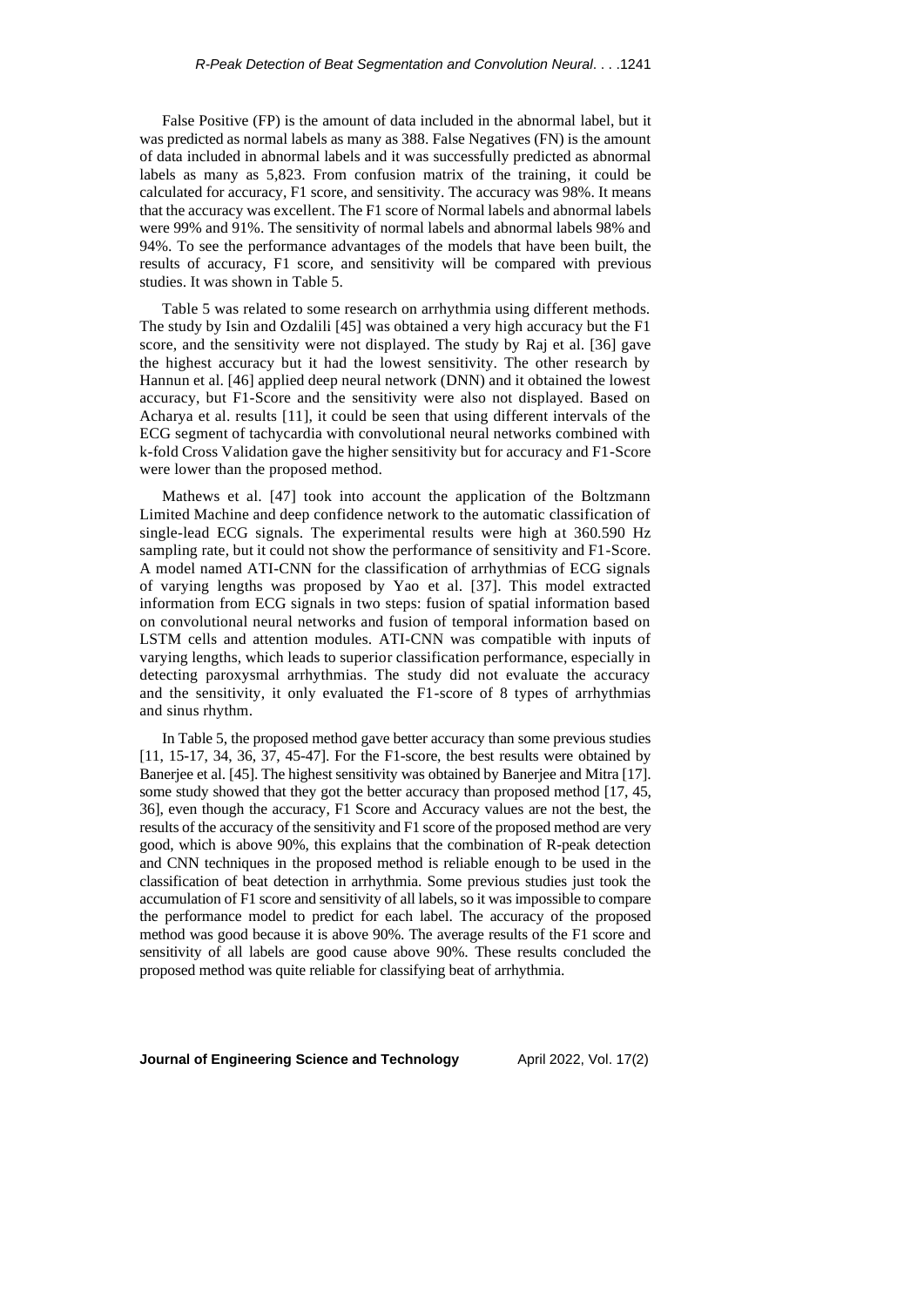| Author                  | <b>Method</b>                                                                                                                                                                                         | <b>Accuracy</b><br>(%) | F1-Score<br>(%) | <b>Sensitivity</b><br>(%) |
|-------------------------|-------------------------------------------------------------------------------------------------------------------------------------------------------------------------------------------------------|------------------------|-----------------|---------------------------|
| Isin and Ozdalili [45]  | QRS Detection and Deep learning for<br>Feature Extraction, Multilayers Neural<br>Network for Classification                                                                                           | 98.51                  |                 |                           |
| Hanun et al. [46]       | Deep Neural Network (DNN)                                                                                                                                                                             | 83.70                  |                 |                           |
| Acharya et al. [11]     | using different intervals of tachycardia<br>ECG segments with convolutional<br>neural network                                                                                                         | 94.90                  | 81.44           | 99.13                     |
| Mathews et al. [47]     | Restricted Boltzmann Machine and<br>deep belief networks (DBN)                                                                                                                                        | 95.36                  |                 |                           |
| Yao et al. [37]         | using Attention-based Time-<br><b>Incremental Convolutional Neural</b><br>Network (ATI-CNN)                                                                                                           | $\ddot{\cdot}$         | 81.2<br>88.9    |                           |
| Banerjee et al. [15]    | using multiresolution wavelet analysis<br>method for Delineation of ECG<br>characteristic features                                                                                                    |                        | 99.6            | 99.8                      |
| Lee et al. $[16]$       | Using Polygonal Approximation for<br><b>Efficient Fiducial Point Detection of</b><br><b>ECG QRS Complex</b>                                                                                           |                        |                 |                           |
| Banerjee and Mitra [17] | Cross Wavelet Transform for ECG<br>Pattern                                                                                                                                                            | 97.6                   | 98.8            | 97.3                      |
| Raj et al. [36]         | Using discreet orthogonal Stockwell<br>transform (DOST) for feature<br>extraction of ECG signals, support<br>vector machines (SVMs) and tuned<br>using particle swarm optimization<br>(PSO) technique | 99.18                  |                 | 62.5                      |
| Wang et al. [34]        | <b>Improved Convolutional Neural</b><br>Network Based Approach for<br>Automated Heartheat Classification                                                                                              |                        | 81.3            | 83.2                      |
| <b>Proposed Method</b>  | R-peak detection and CNN for<br>classification                                                                                                                                                        | 97.24                  | 95              | 96                        |

| Table 5. The analysis and the comparison performance of the proposed          |  |
|-------------------------------------------------------------------------------|--|
| method vs. the previous studies on ECG signals in MIT-BIH arrhythmia dataset. |  |

# **4. Conclusion**

The accuracy of CNN models to identify ECG beat patterns is 97.24%, which means that the CNN model is robust at introducing ECG beat patterns in arrhythmia. F1 Score of normal beats and abnormal beats were 99% and 91%. It described the model as excellent to find a normal beat or abnormal beat from all events. The sensitivity of normal beats and abnormal beats were 98% and 94%. The sensitivity score is highest than the previous method. This shows that the proposed method is effective for calling all beat labels from both normal and abnormal beats. Therefore, it is evident that the proposed method has the potential to be implemented in the medical field. The proposed method can function as an adjunct to the doctors cross-examine their findings. In addition, the doctor can recommend appropriate treatment right away and avoid further damage to the heart condition.

#### **Acknowledgement**

This article is partly supported by Direktorat Riset dan Pengabdian Masyarakat, Direktorat Jenderal Penguatan Riset dan Pengembangan, Kementerian Riset, Teknologi dan Pendidikan Tinggi Indonesia and Rector of University of Sriwijaya.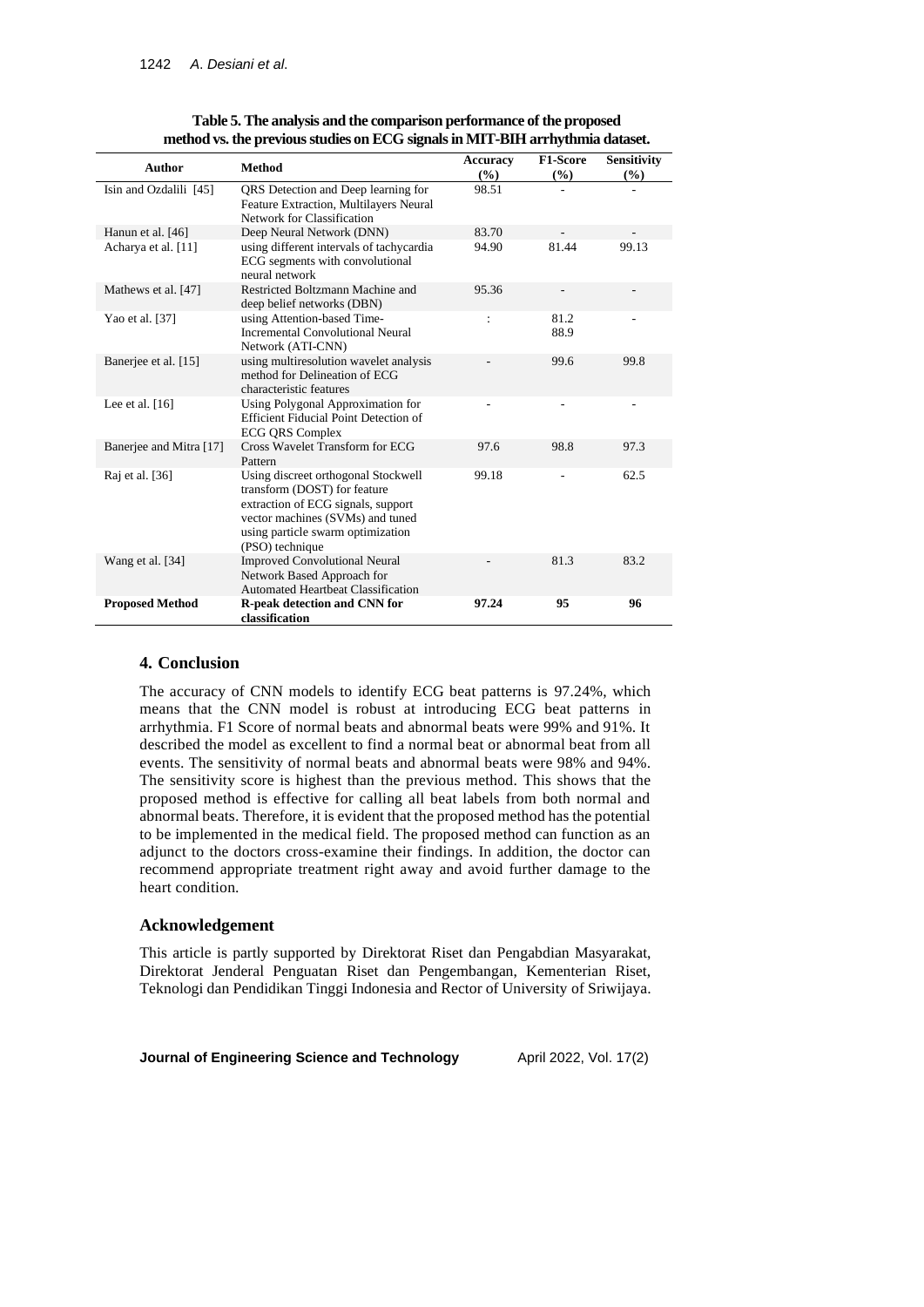| <b>Nomenclatures</b>     |                                                            |  |  |  |  |  |
|--------------------------|------------------------------------------------------------|--|--|--|--|--|
| $b_p^l$<br>Bias map      |                                                            |  |  |  |  |  |
| $C_p^l$<br>Feature map   |                                                            |  |  |  |  |  |
| F <sub>C</sub>           | Fully connected                                            |  |  |  |  |  |
| <b>FP</b>                | False positive                                             |  |  |  |  |  |
| <b>FN</b>                | False negative                                             |  |  |  |  |  |
| $\overline{f}$           | Final/Ending points                                        |  |  |  |  |  |
| f                        | Merged feature map                                         |  |  |  |  |  |
| $I^{0j}_{i+m-1}$         | Input layer                                                |  |  |  |  |  |
| $k_{p,q}^l$              | Kernel value                                               |  |  |  |  |  |
| S                        | Starting points                                            |  |  |  |  |  |
| $T_1$                    | Duration signal before r-peak                              |  |  |  |  |  |
| $T_2$                    | Duration signal after R-Peak                               |  |  |  |  |  |
| TP                       | True positive                                              |  |  |  |  |  |
| <b>TN</b>                | True negative                                              |  |  |  |  |  |
| $W_{i,j}$                | Weight                                                     |  |  |  |  |  |
| $y_i$                    | Fully connected                                            |  |  |  |  |  |
| Ζ                        | Neuron value                                               |  |  |  |  |  |
| <b>Greek Symbols</b>     |                                                            |  |  |  |  |  |
| Activation function<br>σ |                                                            |  |  |  |  |  |
| <b>Abbreviations</b>     |                                                            |  |  |  |  |  |
| AI                       | Artificial Intelligent                                     |  |  |  |  |  |
| <b>CNN</b>               | <b>Convolution Neural Network</b>                          |  |  |  |  |  |
| ECG                      | Electrocardiogram                                          |  |  |  |  |  |
| <b>EEMD</b>              | <b>Empirical Mode Decomposition</b>                        |  |  |  |  |  |
| <b>KNN</b>               | k-Nearest Neighbour                                        |  |  |  |  |  |
| MIT-BIH                  | Massachusetts Institute of Technology-Beth Israel Hospital |  |  |  |  |  |
| <b>MLII</b>              | Modified Lead II                                           |  |  |  |  |  |

## **References**

- 1. Mc-Namara, K.; Alzubaidi, H.; and Jackson, J.K. (2019). Cardiovascular disease as a leading cause of death: how are pharmacists getting involved. *Integrated Pharmacy Research and Practice*, 8, 1-11.
- 2. Kemenkes, R.I. (2013). *Riset kesehatan dasar*. Riskesdas. Jakarta: Balitbang Kemenkes Republik Indonesia.
- 3. Sadhukhan, D.; and Mitra, M. (2012). R-Peak detection algorithm for ECG using double difference and RR interval processing. *Procedia Technology*, 4, 873-877.
- 4. Hammerer-Lercher, A.; Namdar, M.; and Vuilleumier, N. (2020). Emerging biomarkers for cardiac arrhythmias. *Clinical Biochemistry*, 75, 1-6.
- 5. Datar, S.; and Jain, A. (2020). Design and performance analysis of ecg data compression using convolved window-based cosine modulated filter bank. *Journal of Engineering Science and Technology*, 15(5), 3449-3464.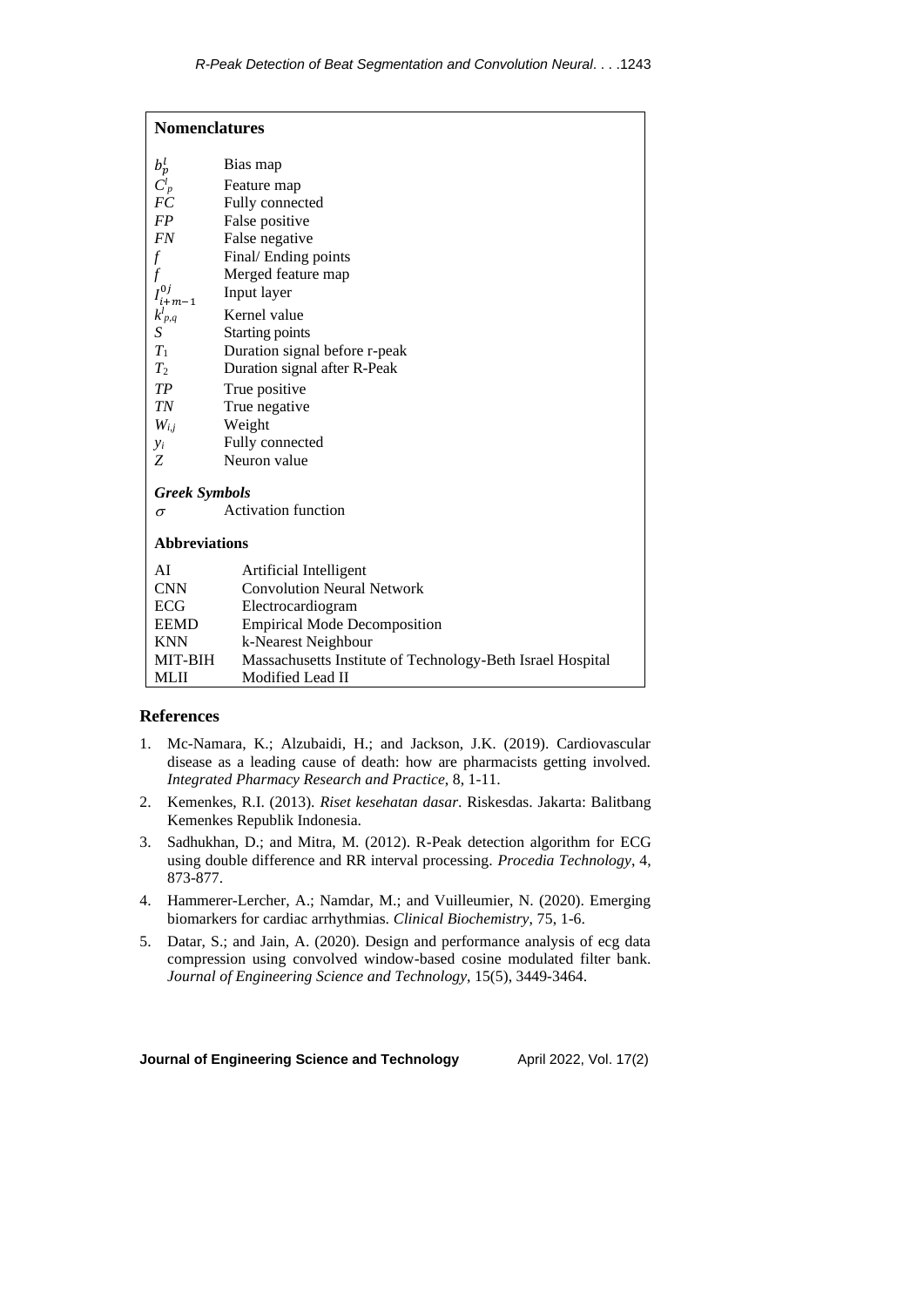- 6. Sahoo, S.; Dash, M.; Behera, S.; and Sabut, S. (2020). Machine learning approach to detect cardiac arrhythmias in ECG signals: A survey. *Irbm*, 1, 1-10.
- 7. Moody, G.B.; and Mark, R.G. (2001). The impact of the MIT-BIH arrhythmia database. *IEEE Engineering in Medicine and Biology Magazine*, 20(3), 45-50.
- 8. Howard, J.P.; Fisher, L.; Sun-shin, M.J.; and Keene, D. (2019). Cardiac rhythm device identification using neural networks. *JACC: Clinical Electrophysiology*, 5(5), 576-586.
- 9. Wang, S.; Zhang, S.; Li, Z.; Huang, L.; and Wei, L. (2020). Automatic digital ECG signal extraction and normal QRS recognition from real scene ECG images. *Computer Methods and Programs in Biomedicine*, 187, 105254.
- 10. Bond, R.R.; and Finlay, D.D.; and Mc Laughlin. J. *et al*. (2016). Human factors analysis of the Cardio Quick Patch®: A novel engineering solution to the problem of electrode misplacement during 12-lead electrocardiogram acquisition. *Journal of Electrocardiology*, 49(6), 911-918.
- 11. Acharya, U.R.; Fujita, H.; Lih, O.S.; Hagiwara, Y.; Tan, J.H.; and Adam, M. (2017). Automated detection of arrhythmias using different intervals of tachycardia ECG segments with convolutional neural network. *Information Sciences*, 405, 81-90.
- 12. Paul, S.; Sinha, A.; Roy, S.; and Kundu, S. (2019). Feature extraction from an ecg signal of various cardiac patients using daubechies decomposition technique. *International Journal of Science and Research* (*IJSR*), 8(4), 1162-1166.
- 13. Qin, Q.; Li, J.; Zhang, L.; Yue, Y.; and Liu, C. (2017). Combining lowdimensional wavelet features and support vector machine for arrhythmia beat classification. *Scientific Reports*, *April*, 1-12.
- 14. Kumar, S.S.; Mohan, N.; Prabaharan, P.; and Soman, K.P. (2016). Total variation denoising based approach for R-peak detection in ECG signals. *Procedia Computer Science*, 93, 697-705.
- 15. Banerjee, S.; Gupta, R.; and Mitra, M. (2012). Delineation of ECG characteristic features using multiresolution wavelet analysis method. *Measurement: Journal of the International Measurement Confederation*, 45(3), 474-487.
- 16. Lee, S.; Jeong, Y.; Park, D.; Yun, B.J.; and Park, K.H. (2018). Efficient fiducial point detection of ECG QRS complex based on polygonal approximation. *Sensors*, 18(12), 2-16.
- 17. Banerje, S.; and Mitra, M. (2014). Application of cross wavelet transform for ECG pattern analysis and classification. *IEEE Transactions on Instrumentation and Measurement*, 63(2), 326-333.
- 18. Badar, M.; Haris, M.; and Fatima, A. (2020). Application of deep learning for retinal image analysis: A review. *Computer Science Review*, 35, 100203.
- 19. Chiroma, H.; Abdullahi, U.A.; Abdulhamid, S.M.; and Abdulsalam, A.A. (2019). Progress on artificial neural networks for big data analytics: A survey. *IEEE Access*, 7, 70535-70551.
- 20. Najafabadi, M.M.; Villanustre, F.; Khosgoftaar, T.M.; and Seliya, N. (2015). Deep learning applications and challenges in big data analytics. *Journal of Big Data*, 2(1), 1-21.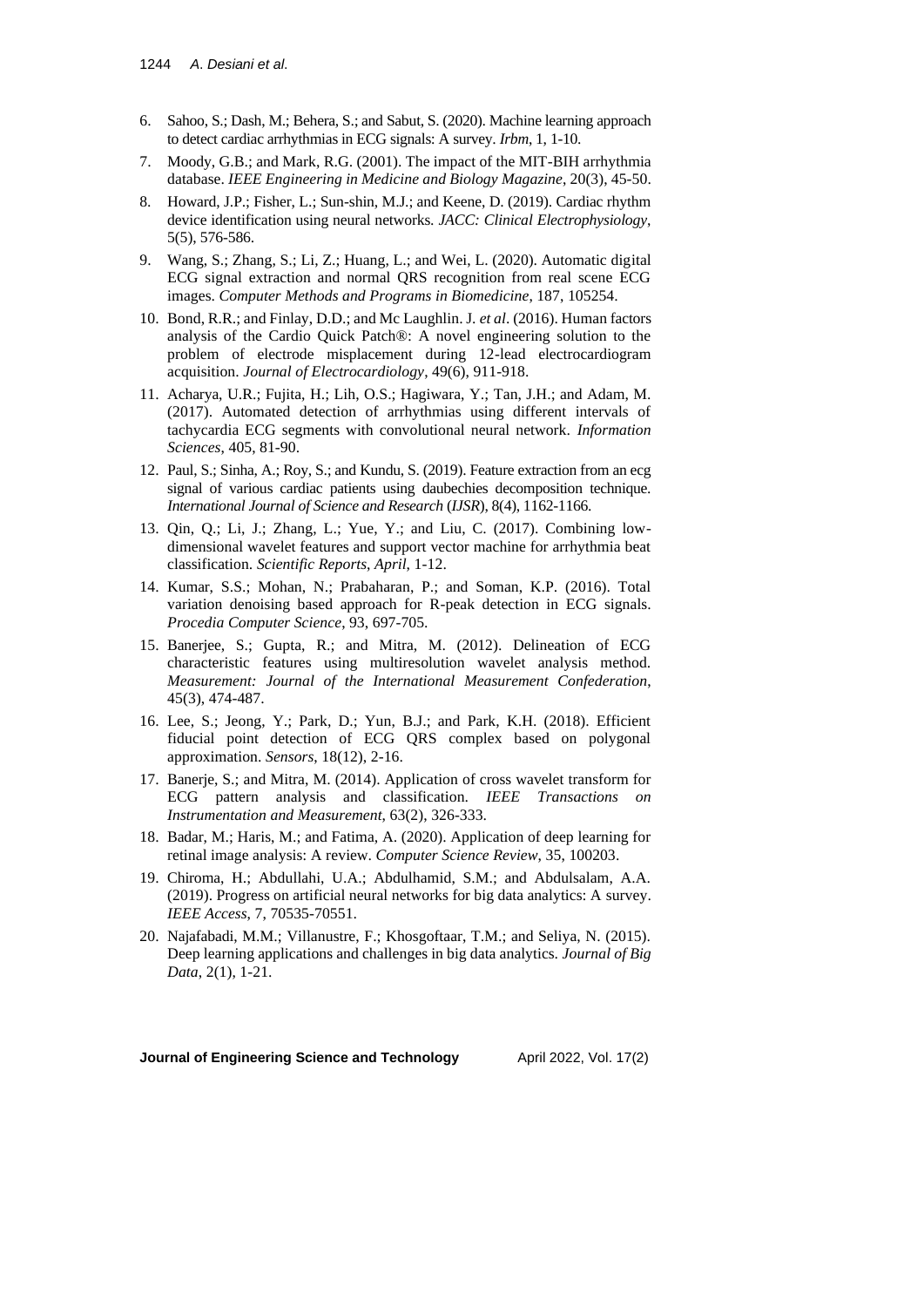- 21. Rahhal, M.M.A.; Bazi, Y.; Alhichri, H.; Alajlan, N.; Melgani, F.; and Yager, R.R. (2016). Deep learning approach for active classification of electrocardiogram signals. *Information Sciences*, 345, 340-354.
- 22. Sannino, G.; and De Pietro, G. (2018). A deep learning approach for ECGbased heartbeat classification for arrhythmia detection. *Future Generation Computer Systems*, 86, 446-455.
- 23. Sorin, V.; Barash, Y.; Konen, E.; and Klang, E. (2020). Deep learning for natural language processing in radiology-fundamentals and a systematic review. *Journal of the American College of Radiology*, 17(5), P639-648.
- 24. Wu, X.; Sahoo, D.; and Hoi, S. C. H. (2020). Recent advances in deep learning for object detection. *Neurocomputing*, 396, 39-64.
- 25. Erwin; Rachmatullah, N.; and Saputri, W. (2019). Automatic detection of background diabetic retinopathy disease using hybrid multilevel thresholding and convolutional neural network. *Journal of Engineering Science and Technology*, 14(5), 2522-2539.
- 26. Li, L.; Ma, L.; Jiao, L.; Liu, F.; Sun, Q.; and Zhao, J. (2020). Complex Contourlet-CNN for polarimetric SAR image classification. *Pattern Recognition*, 100, 107110.
- 27. Banik, P.P.; Saha, R.; and Kim, K.D. (2020). An automatic nucleus segmentation and cnn model based classification method of white blood cell. *Expert Systems with Applications*, 149, 113211.
- 28. Zhang, C.; and Wu, J. (2019). Improving CNN linear layers with power mean non-linearity. *Pattern Recognition*, 89, 12-21.
- 29. Yuan, J.; Xiong, H.C.; Xiao, Y.; Guan, W.; and Wang, M.(2019). Gated CNN: Integrating multi-scale feature layers for object detection. *Pattern Recognition*, 105, 107131.
- 30. Nguyen, C.T.; Khuong, V.T.M.; Nguyen, H.T.; and Nakagawa, M. (2020). CNN based spatial classification features for clustering offline handwritten mathematical expressions. *Pattern Recognition Letters*, 131, 113-120.
- 31. Zhao, X.; Wei, H.; Wang, H.; Zhu, T.; and Zhang, K. (2019). 3D-CNN-based feature extraction of ground-based cloud images for direct normal irradiance prediction. *Solar Energy*, 181, 510-518.
- 32. Yıldırım, Ö.; Pławiak, P.; Tan, R.S.; and U. R. Acharya, U.R. (2018). Arrhythmia detection using deep convolutional neural network with long duration ECG signals. *Computers in Biology and Medicine*, 102, 411-420.
- 33. Zubair, M.; Kim, J.; and Yoon, C. (2016). An automated ECG beat classification system using convolutional neural networks. 2016 6*th International Conference on IT Convergence and Security*, *ICITCS* 2016.
- 34. Wang, H.; Shi, H.; Chen, X.; Zhao, L.; Huang, Y.; and Liu, C. (2019). An improved convolutional neural network based approach for automated heartbeat classification. *Journal of Medical Systems*, 44(2): 35.
- 35. Acharya, U.R.; Lih, O.S.; Hagiwara, Y.; Tan, J.H.; Adam, M.; Gertych, A.; and Tan, R. S. (2017). A deep convolutional neural network model to classify heartbeats., *Computers in biology and medicine*, 89, 389-396.